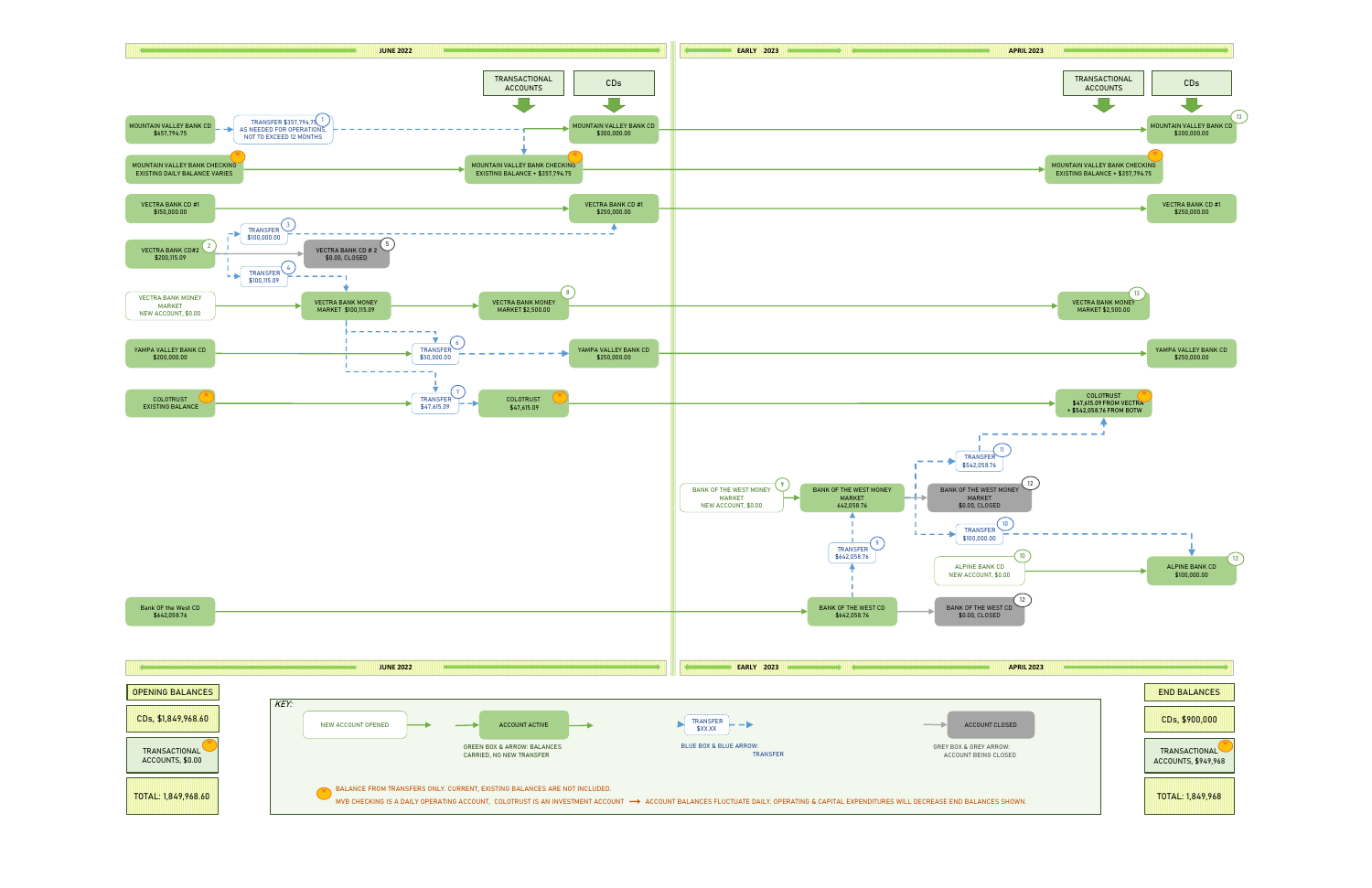

## **RECOMMENDATIONS FOR SOIL MOISTURE STATIONS AT SNOTEL SITES**

## **PURPOSE OF THE CW3E/YVSC/CMC EFFORT SPONSORED BY UYWCD:**

The scientific goals of the soil moisture monitoring network campaign are to observe and monitor the hydrometeorology of western watersheds in all seasons of the year to understand temporal variations in soil conditions, and specifically to provide critical information before and during:

- impactful precipitation events that result in high streamflow rates
- snow melt events during warm precipitation and during the warm season

Specific scientific goals are: (1) Improve understanding of spatial variability of precipitation and soil moisture within the watershed to inform hydrologic model forecasts of streamflow; (2) Improve understanding of the physical processes that modify runoff efficiency during heavy precipitation; (3) Aid in understanding snowpack evolution and draining throughout the winter and snowmelt seasons; (4) Providing near-real time data on hydrometeorological conditions within the watershed that may be of operational value to partners. This effort leverages the SNOTEL network, which is composed of stations in remote, high-elevation areas, and whose aim is to provide real-time monitoring of snowpack, precipitation, temperature, and other climatic conditions, with the overarching goal of supporting water supply forecasts.

Selected scientific results using CW3E soil moisture stations:

- Soil moisture observations can provide specific lessons for local and regional hydrologic models, including calibrations, appropriate model depths, and essential processes to reproduce (Sumargo et al., 2021)
- Soil moisture observations can provide information on local thresholds, which when exceeded will be followed by substantially increased runoff efficiency (Sumargo et al., 2021).
- Initial analyses indicate that soil moisture observations can provide insight into snowmelt drainage into soils.

## **RECOMMENDATIONS:**

- Soil Moisture and Temperature: Sensors are installed at 6 depths beneath the ground (2, 4, 6, 20, 40 inches). The purpose of having all five depths at each location when possible is to: understand infiltration rates; enable comparisons between stations; and understand the modulation of snowpack drainage by the saturation of the entire available soil column.
	- We checked in with CBRFC and they did not have any specific comments on these priorities; however, they have noted previously that the soil moisture observations are not always deep enough to be helpful.
- Upgrade stations as time and resources permit in the order specified below, with potential partnership from UYWCD, CW3E, YVSC, CMC.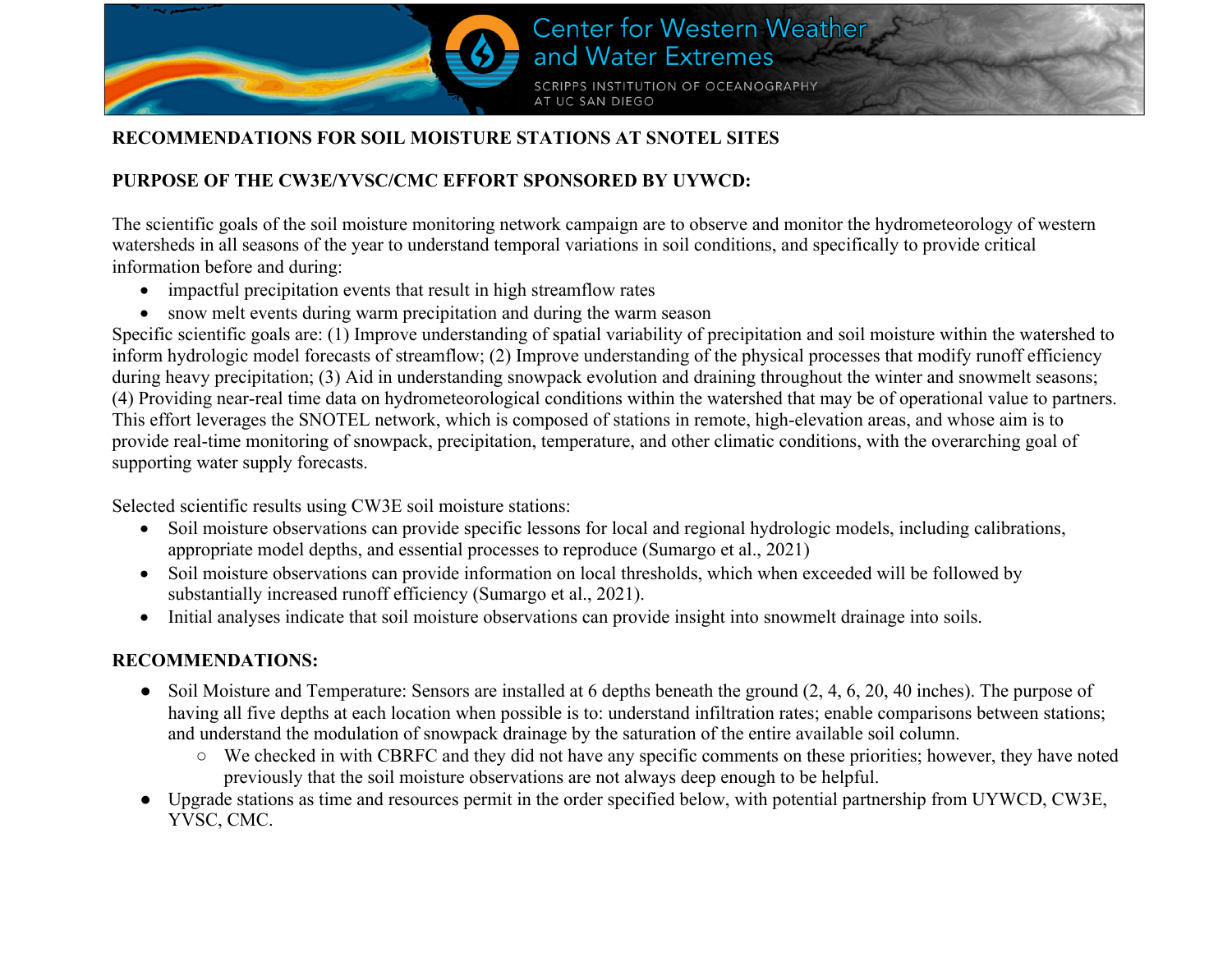| <b>Site</b>            | Watershed                                | Lat $(°)$ | Long(°)                 | <b>Elev</b><br>(f <sup>t</sup> ) | <b>Existing Soil</b><br>Depths (in) |           | <b>Cluster Recommendation</b>                                                                                                                                               |
|------------------------|------------------------------------------|-----------|-------------------------|----------------------------------|-------------------------------------|-----------|-----------------------------------------------------------------------------------------------------------------------------------------------------------------------------|
| Bear River Yampa       | Upper<br>(Headwaters)                    |           | $40.06153' - 107.00955$ | 9080                             | None                                |           | <b>Priority 1:</b> Recommend installing soil sensors at 6 depths (in<br>UYWCD watershed)                                                                                    |
| Ripple<br>Creek        | Upper White $ 40.10812\rangle$           |           | $-107.29411$            | 10340 None                       |                                     | <b>NA</b> | <b>Priority 2:</b> Recommend installing soil sensors at 6 depths (used<br>already by UYWCD)                                                                                 |
| Lynx Pass              | CO<br>Headwaters                         | 40.07806  | $-106.67028$            |                                  | 8880 4,8,20                         | 5         | Priority 3: Recommend adding 2,40 (looks like 2" was installed<br>but stopped reporting in 2013)                                                                            |
| Crosho                 | Upper<br>Yampa<br>(Headwaters)           | 40.16745  | $-107.0575$             | 9100                             | None                                | 2         | <b>Priority 4:</b> Recommend installing soil sensors at 6 depths (in<br>UYWCD watershed, snow information has limited useful<br>correlations for their existing operations) |
| Rabbit<br>Ears         | Upper<br>Yampa (Oak 40.36783<br>Creek)   |           | $-106.7404$             | 9400                             | None                                |           | Priority 5: Recommend installing soil sensors at 6 depths (closer<br>to UYWCD reservoirs, new cluster representation)                                                       |
| <b>Buffalo</b><br>Park | CO<br>Headwaters                         | 40.22861  | $-106.59528$            | 9240                             | None                                | 5         | <b>Priority 6:</b> Recommend installing soil sensors at 6 depths (In<br>Silver Creek recent (Fall 2018) burn scar, just outside UY<br>headwaters)                           |
| Dry Lake               | Upper<br>Yampa (Oak 40.53397<br>Creek)   |           | $-106.7813$             |                                  | 8400 2,8,20                         |           | <b>Priority 7:</b> Recommend adding 4,40 (New cluster, complete soil<br>stack)                                                                                              |
| Tower                  | Upper<br>Yampa (Oak   40.53743<br>Creek) |           | $-106.6768$             | 10500 None                       |                                     |           | Priority 8: Recommend installing soil sensors at 6 depths (Very<br>high elevation reported maybe less useful per CBRFC, Rabbit<br>Ears also in Oak Creek, same cluster)     |
| <b>Elk River</b>       | Upper<br>Yampa<br>(Headwaters<br>Elk     | 40.8478   | $-106.9687$             | 8700                             | None                                | 2         | <b>Priority 9:</b> Recommend installing soil sensors at 6 depths<br>(Farther from UYWCD, cluster already covered)                                                           |
| Elkhead<br>Divide      | Upper<br>Yampa                           | 40.79645  | $-107.1012$             | 8780                             | None                                | 2         | <b>Priority 10:</b> Recommend installing soil sensors at 6 depths<br>(farther from UYWCD, cluster already covered)                                                          |

*SNOTEL sites in and near the Upper Yampa River watershed, in order of priority from the CW3E/YVSC/CMC perspective.*